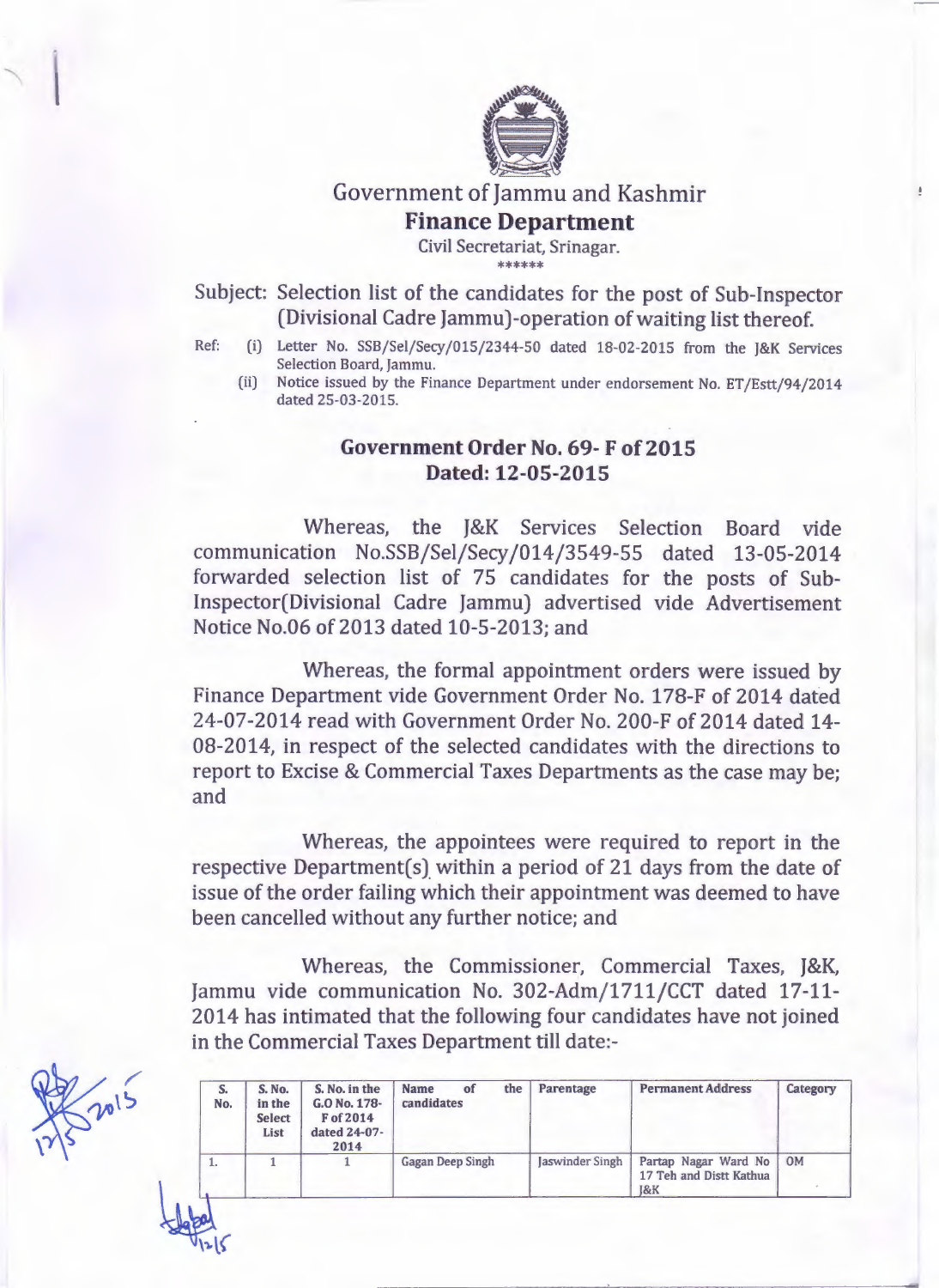| 2. |    |                                                               | Zafar Iqbal          | Mohd Iqbal   | VPO Surankote Ward No<br>7 Poonch C/O Javid Ply<br>Jamia<br>House<br>Masjid<br>Surankote | <b>OM</b> |
|----|----|---------------------------------------------------------------|----------------------|--------------|------------------------------------------------------------------------------------------|-----------|
| 3. | 19 | 18<br>(13 in G.O No.<br>200-F of 2014<br>dated 14-08-<br>2014 | Dikshat Sharma       | Dwarka Nath  | Kanhal Lower<br><b>Bishnah</b><br><b>Jammu</b>                                           | <b>OM</b> |
| 4. | 65 | 60                                                            | Mubashar Bin Muzamil | Mohd Muzamil | Dandi<br>Udrana<br>Upper<br>Bhadarwah Bhadarwah                                          | <b>OM</b> |

Whereas, the matter was examined in the Department and it was found that the issue being appointment in Government Service, warrants reasonable opportunity to be given to all of the above four candidates; and

Whereas, another last opportunity was provided to all the above four appointees vide this department's notice dated 25-03-2015 and they were asked to report Commercial Taxes Department within a period of 10 days from the date of issuance of the said notice; and

Whereas, the Commissioner, Commercial Taxes, *J&K,* Srinagar vide communication No. 302-Adm/256/CCT dated 08-05- 2015 has intimated that the above said four appointee(s) who have been afforded one more opportunity, have not joined in the Commercial Taxes Department till date; and

Whereas, the J&K Services Selection Board Jammu vide its communication No. SSB/Sel/Secy /015/2344-50 dated 18-02-2015 has already forwarded the waiting list of 21 candidates under OM category and it is felt appropriate to consider the four candidates who are figuring at the top of the waiting list for their temporary appointment against the four vacancies accrued due to non joining of four appointees in the Commercial Taxes Department; and

Whereas, the following candidates are figuring at the top of waiting list as forwarded by the J&K Services Selection Board Jammu vide its communication No. SSB/Sel/Secy /015/2344-50 dated 18-02-2015:-

| S.<br>No. | Int.<br>S.<br>No. | Name of<br>candidate | Parentage        | <b>Residence</b>                                 | Category  |
|-----------|-------------------|----------------------|------------------|--------------------------------------------------|-----------|
| 1.        | 328               | <b>Vikas Sharma</b>  | Chaman Lal       | <b>Bhajwal Sunderbani</b><br>Rajouri.            | <b>OM</b> |
| 2.        | 63                | <b>Avinash Dogra</b> | Ram Pal Dogra    | H.No.764 Bawa Wali Gali<br>Shahidhi Chowk Jammu. | OM/OSC    |
| 3.        | 162               | Sonali Sharma        | Ramrattan Sharma | Nagrota Jammu.                                   | <b>OM</b> |
| 4.        | 169               | Ashish Sharma        | Rashpl Sharma    | <b>Shantipuram Lower Roop</b><br>Nagar, Jammu.   | 0M        |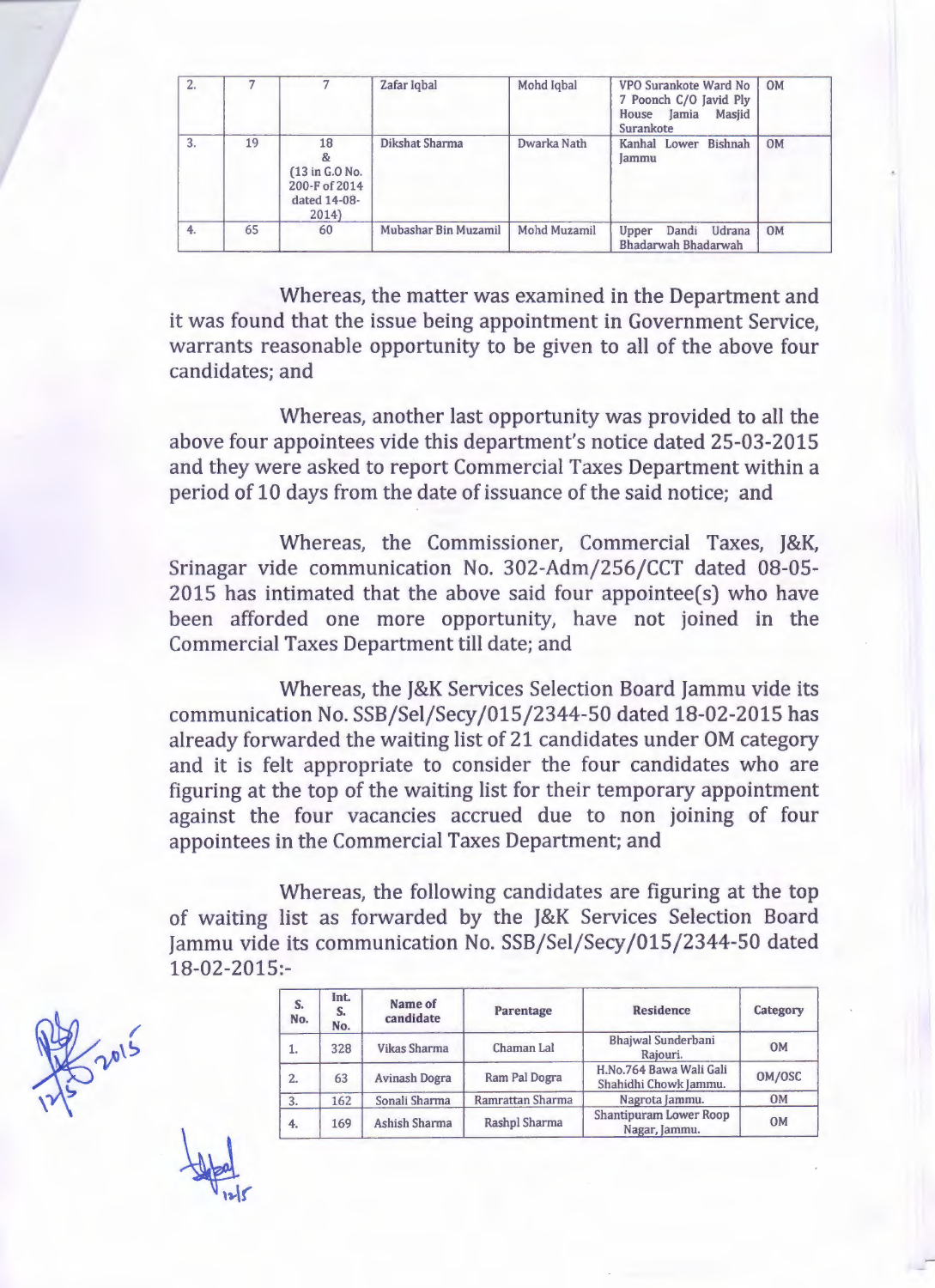Now therefore, sanction is hereby accorded to the:-

**(I)** cancellation of appointment in respect of following four candidates ab-initio ordered vide Government Order No. 17S-F of 2014 dated 24-07-2014 read with Government Order No. 200-F of 2014 dated 14-0S-2014:-

| S.<br>No. | S. No.<br>in the<br><b>Select</b><br>List | S. No. in the<br>G.O No. 178-F<br>of 2014 dated<br>24-07-2014      | of<br><b>Name</b><br>the<br>candidates                                                              | <b>Parentage</b>                                                                                       | <b>Permanent Address</b>                     | Category  |
|-----------|-------------------------------------------|--------------------------------------------------------------------|-----------------------------------------------------------------------------------------------------|--------------------------------------------------------------------------------------------------------|----------------------------------------------|-----------|
| 1.        |                                           |                                                                    | Deep<br>Jaswinder Singh<br>Partap Nagar Ward No<br>Gagan<br>Singh<br>17 Teh and Distt<br>Kathua J&K |                                                                                                        | <b>OM</b>                                    |           |
| 2.        | 7                                         | 7                                                                  | Zafar Iqbal                                                                                         | Mohd Iqbal<br>VPO Surankote Ward<br>No 7 Poonch C/O Javid<br>House<br>Plv<br>Jamia<br>Masjid Surankote |                                              | <b>OM</b> |
| 3.        | 19                                        | 18<br>&<br>(13 in G.O No.<br>200-F of 2014<br>dated 14-08-<br>2014 | Dikshat Sharma<br>Dwarka Nath                                                                       |                                                                                                        | Kanhal Lower Bishnah<br>Jammu                | <b>OM</b> |
| 4.        | 65                                        | 60                                                                 | Mubashar<br><b>Bin</b><br>Muzamil                                                                   | Mohd Muzamil                                                                                           | Upper Dandi Udrana<br>Bhadarwah<br>Bhadarwah | <b>OM</b> |

- **(II)** operation of waiting list for temporary appointment of the 4 candidates(who *arefiguring at the top of the waiting list).*
- **(III)** temporary appointment of following four waiting list candidates as Sub-Inspectors(Divisional Cadre Jammu) in the Pay Band of Rs. 5200-20200 with Grade Pay of Rs. 2400/- in the Jammu and Kashmir Excise and Commercial Taxes (Subordinate) Service with immediate effect:-

| S.<br>No.      | Int.<br>S.<br>No. | Name of<br>candidate | Parentage           | <b>Residence</b>                                       | Category  | Head of the<br><b>Department</b><br>to report |
|----------------|-------------------|----------------------|---------------------|--------------------------------------------------------|-----------|-----------------------------------------------|
| 1.             | 328               | <b>Vikas Sharma</b>  | Chaman Lal          | Bhajwal<br>Sunderbani<br>Rajouri.                      | <b>OM</b> | Commercial<br>Taxes                           |
| $\overline{2}$ | 63                | Avinash Dogra        | Ram Pal<br>Dogra    | H.No.764<br>Bawa Wali Gali<br>Shahidhi<br>Chowk Jammu. | OM/OSC    | Commercial<br><b>Taxes</b>                    |
| 3.             | 162               | Sonali Sharma        | Ramrattan<br>Sharma | Nagrota<br>lammu.                                      | <b>OM</b> | Commercial<br><b>Taxes</b>                    |
| 4.             | 169               | <b>Ashish Sharma</b> | Rashpal<br>Sharma   | Shantipuram<br><b>Lower Roop</b><br>Nagar, Jammu.      | <b>OM</b> | Commercial<br>Taxes                           |

The temporary appointment of the above four waiting list candidates as Sub-Inspectors(Divisional Cadre Jammu) shall be subject to fulfillment of the following conditions:-

> a) The appointee(s) shall report for duties to the concerned Head of Department as indicated against each within a period of 21 days from the date of issue of this order.

2015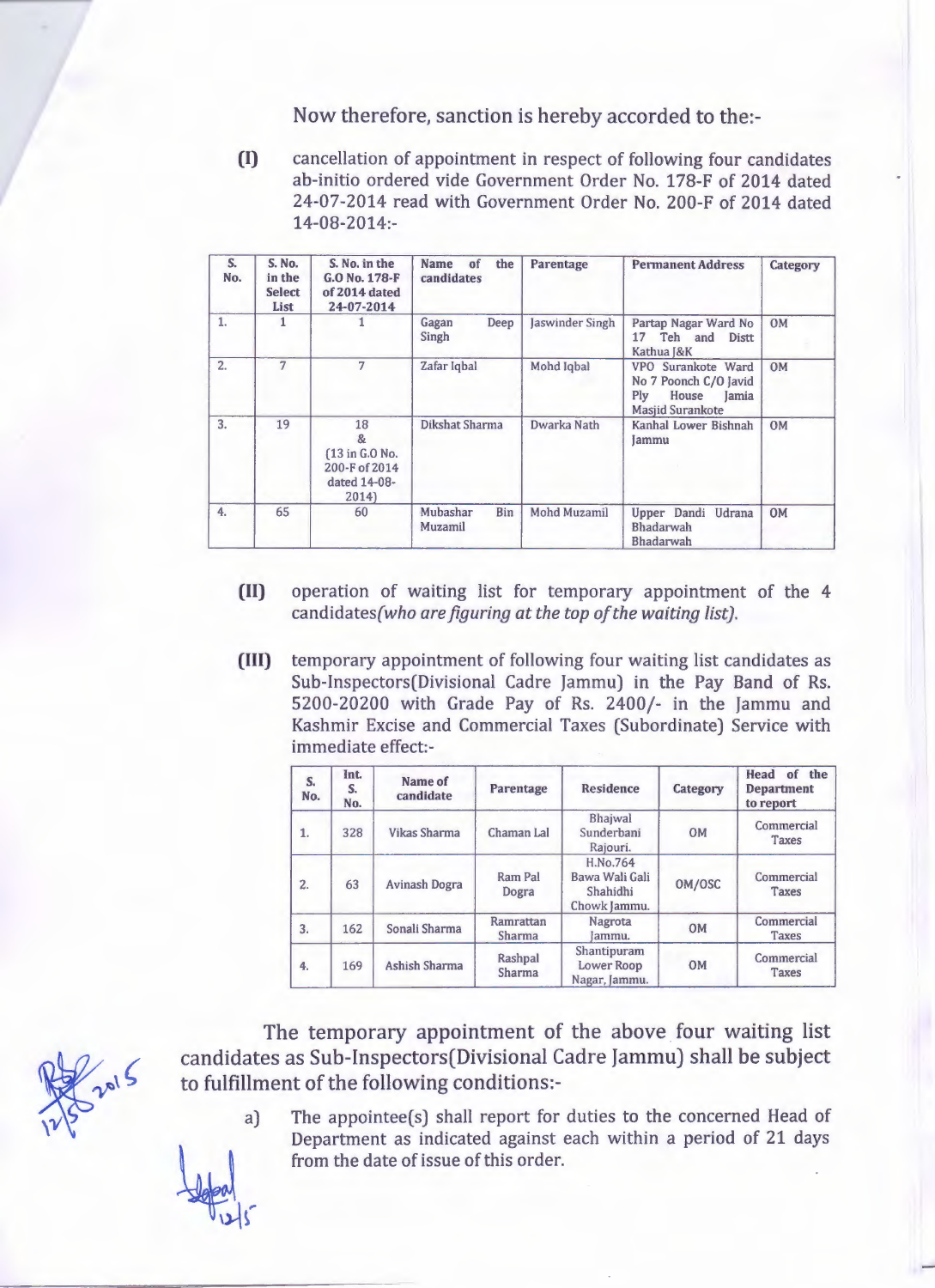- b) In case of failure of appointee(s) to join within the stipulated period, his/her appointment shall be deemed to have been cancelled without any further notice.
- c) The appointee(s) shall be allowed to join only on production of the following certificates in original:
	- i. Academic Qualification Certificates.
	- ii. Matriculation/Date of Birth Certificate.
	- iii. Health Certificate issued by the concerned Chief Medical Officer.
	- iv. Permanent Resident Certificate issued by the Competent Authority.
	- v. Certificate from the concerned authorities to the effect that no loan under self employment scheme has been taken by the appointee(s).
	- vi. Relevant category certificates (in case of candidates belonging to reserved categories).
- d) The appointment of the above four waiting list candidates as Sub-Inspectors(Divisional Cadre Jammu) shall further be subject to the following conditions:
	- i. The appointee(s) shall give an undertaking duly attested by the First Class Magistrate in the shape of an affidavit to the effect that in case adverse report about his/her character and antecedents is received from Inspector General of Police, (CIO), J&K to whom a reference shall be made by the concerned HoD, the candidate shall have no right to claim his appointment as Sub Inspector and his/her appointment as such shall be deemed to have been cancelled ab-initio.
	- ii. If on verification, the certificate(s) produced by the appointee(s) are proved to be fake or forged, the appointment shall be cancelled abinitio.
	- iii. The salary of the appointee(s) shall not be drawn and disbursed to the appointee(s) unless the satisfactory reports in respect of (i) and (ii) above are received in his/her favour.
	- iv. The appointee(s) shall be on probation for a period of 02 years and shall undergo and qualify the Departmental Examination (Excise & Taxation Part I Examination) within the period of probation.
	- v. The inter-se-seniority of the appointee(s) shall be strictly in accordance with the merit secured by him/her as per the select list furnished by the J&K Services Selection Board.

By order of the Government of Jammu and Kashmir.

## Sd/-

**(B.8. Vyas)IAS** Principal Secretary to Government Finance Department

## No:-ET /Estt/94/2014 Dated: 12-05-2015

Copy to the:-

- 1. Excise Commissioner, J&K, Srinagar.
- 2. Commissioner Commercial Taxes, J&K, Srinagar.
- 3. Director Information, J&K, Srinagar. He is requested to give wide publicity through print/electronic media.